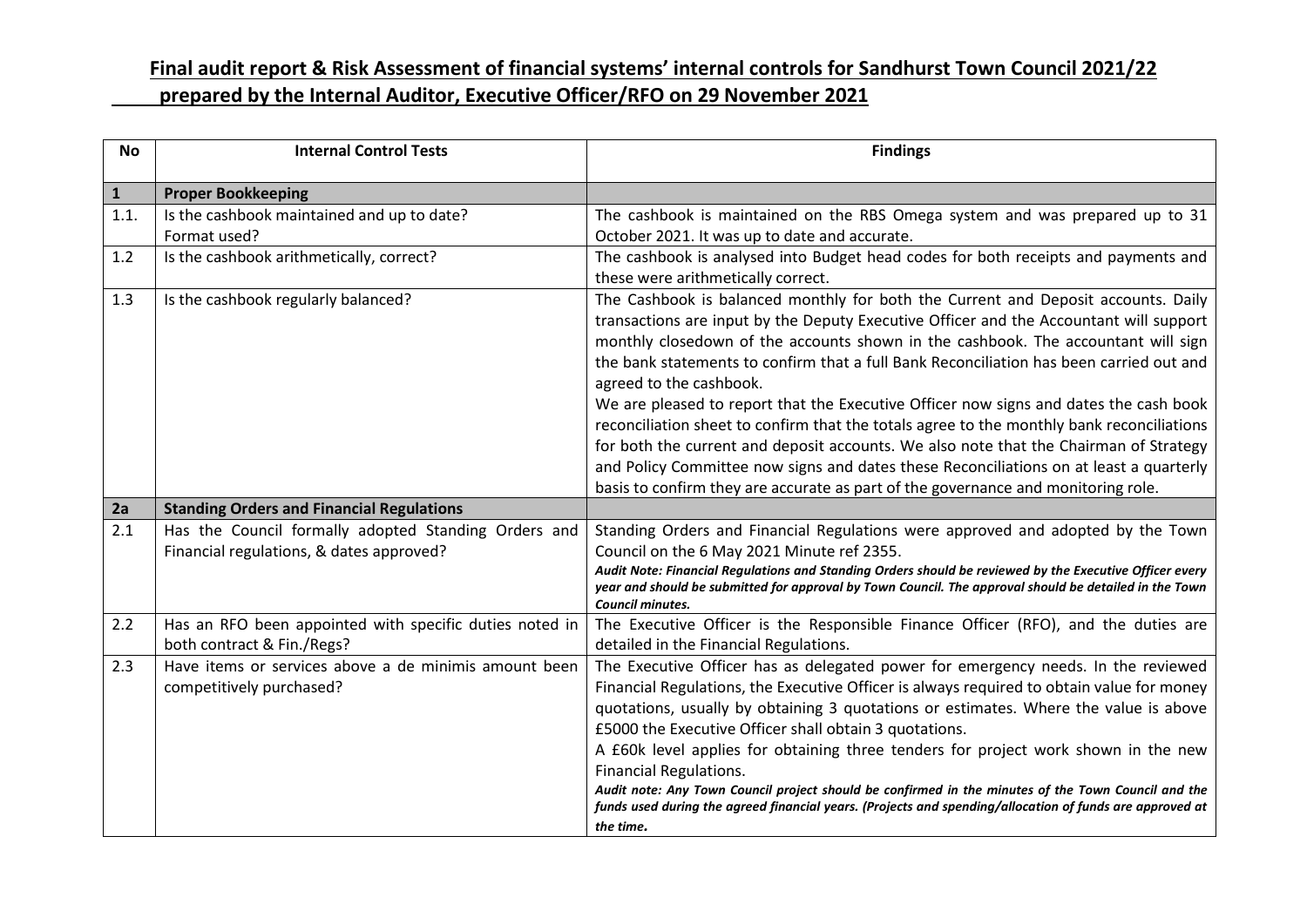| 2 <sub>b</sub> | <b>Payments Controls</b>                                                                           |                                                                                                                                                                                                                                                                                                                                                                                                                                                                                                                                                                                                                                                                                                                                                                                                                                                                                                                                                                                                                                                                                                                                                                                                                                                                                                                                                                                                                 |
|----------------|----------------------------------------------------------------------------------------------------|-----------------------------------------------------------------------------------------------------------------------------------------------------------------------------------------------------------------------------------------------------------------------------------------------------------------------------------------------------------------------------------------------------------------------------------------------------------------------------------------------------------------------------------------------------------------------------------------------------------------------------------------------------------------------------------------------------------------------------------------------------------------------------------------------------------------------------------------------------------------------------------------------------------------------------------------------------------------------------------------------------------------------------------------------------------------------------------------------------------------------------------------------------------------------------------------------------------------------------------------------------------------------------------------------------------------------------------------------------------------------------------------------------------------|
| 2.4            | Are payments in the cashbook supported by invoices,<br>authorised and minuted?                     | Any full-time member of staff can be responsible for raising purchase orders. Purchase<br>orders are completed and held at the Town Council Offices and matched with invoices.<br>Where part deliveries are received this is noted on the original order to ensure that<br>subsequent delivery information is correct.<br>All contracts with Suppliers/Contractors are held and are signed off as accurate by the<br>Executive Officer or Deputy Executive Officer if required.<br>Payments for Utilities: All invoices are passed to the Deputy Executive Officer for<br>checking and confirmation of contract information before payment is made. If required<br>consultation will take place with the Utility Company and the Caretaker re the<br>consumption totals before they are passed for payment.<br>Proper invoices support all on-line payments. Monthly payment schedules are prepared<br>by the Deputy Executive Officer for the Executive Officer who will present this for<br>retrospective approval at the Town Council meeting. This is approved by resolution and<br>decision will be noted in the minutes of the meeting. Currently seven Councillors are<br>appointed as bank signatories to sign cheques and on-line payments to confirm that<br>details for payment are correct. The Executive Officer and Deputy Executive Officer are<br>also signatories on the bank account mandate. |
| 2.5            | Has VAT on payments been checked, recorded, and<br>reclaimed? Frequency, & refunds into which A/c? | Proper VAT invoices are provided, when relevant, with VAT checked and entered in VAT<br>column in Cashbook. VAT elements for reimbursement are listed in the Omega system<br>and will be checked on a monthly basis by the accountant. Reimbursement is made on a<br>quarterly basis and paid direct into the Current Account.<br>The last VAT claim reimbursement was submitted in October 2021 for £10,930.13<br>covering the period 1 July 2021 to 30 September 2021 paid into Nat West Bank Current<br>Account 474066682 on 25 October 2021                                                                                                                                                                                                                                                                                                                                                                                                                                                                                                                                                                                                                                                                                                                                                                                                                                                                 |
| 2.6            | Is S.137 expenditure separately recorded & in limit?                                               | The Executive Officer will obtain committee approval for all grant payments. These are<br>coded separately and shown in the cash book.<br>There are 14,720 Electors in the Sandhurst Town Council area.<br>Section 137 amount allowed per elector for 2021-22 is £8.41.                                                                                                                                                                                                                                                                                                                                                                                                                                                                                                                                                                                                                                                                                                                                                                                                                                                                                                                                                                                                                                                                                                                                         |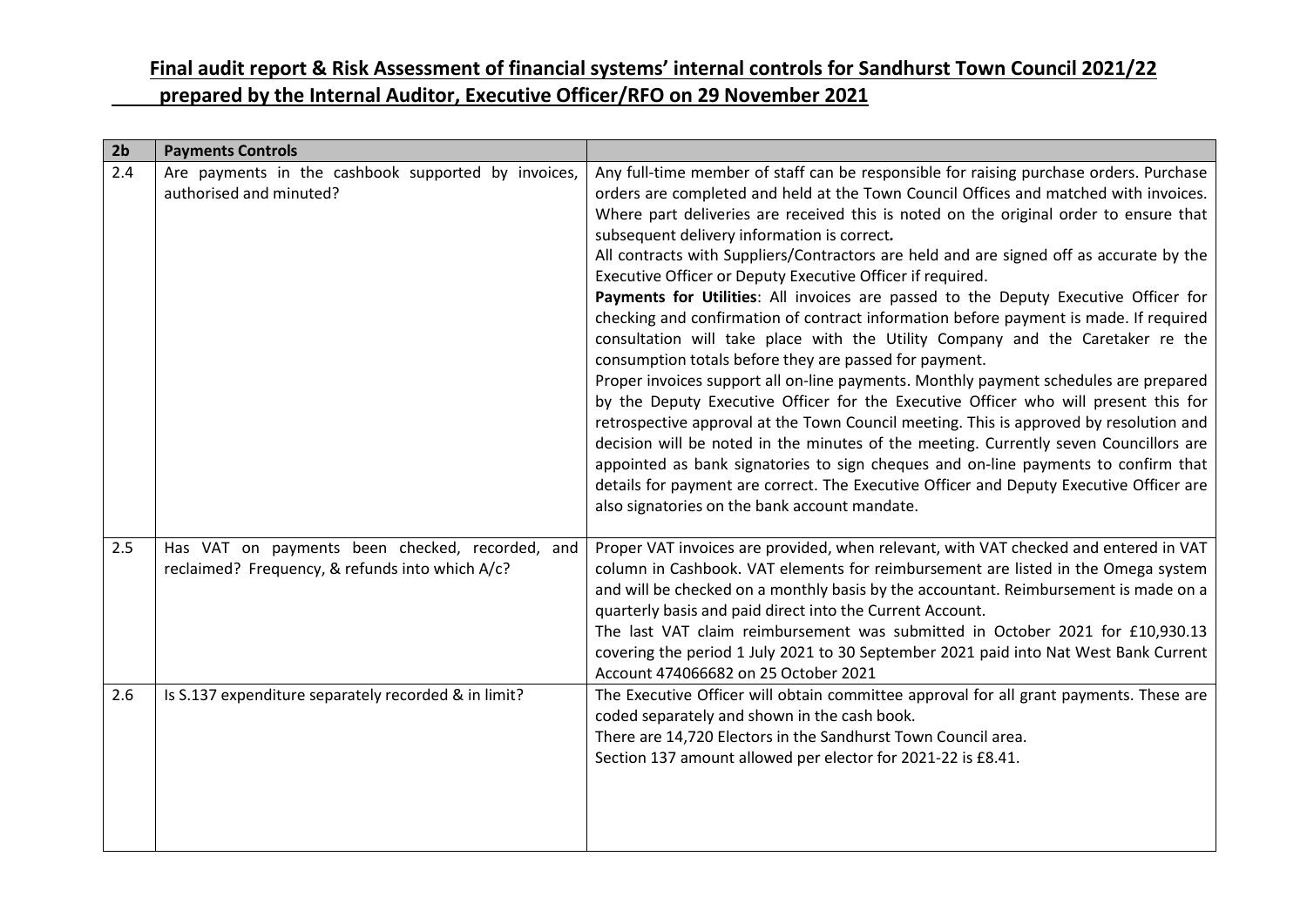| $\overline{\mathbf{3}}$ | <b>Risk Management Arrangements</b>                                                                                                               |                                                                                                                                                                                                                                                                                                                                                                                                                                                                                                                                                                                                                                 |
|-------------------------|---------------------------------------------------------------------------------------------------------------------------------------------------|---------------------------------------------------------------------------------------------------------------------------------------------------------------------------------------------------------------------------------------------------------------------------------------------------------------------------------------------------------------------------------------------------------------------------------------------------------------------------------------------------------------------------------------------------------------------------------------------------------------------------------|
| 3.1                     | Does a scan of the minutes identify any unusual financial<br>activity, projects, events etc.?                                                     | All projects and events are risk assessed and minuted accordingly by Town Council or<br>the relevant committee.<br>It is noted that the formal review of risks will be completed for 2021/2022 at the                                                                                                                                                                                                                                                                                                                                                                                                                           |
|                         |                                                                                                                                                   | Strategy and Policy Committee 27th January 2022.                                                                                                                                                                                                                                                                                                                                                                                                                                                                                                                                                                                |
| 3.2                     | Do the minutes record the Council carrying out any annual<br>risk assessments? Play areas/BMX/skateparks regularity of<br>checks & documentation? | The Executive Officer oversees the risk management process and will report to the<br>Strategy and Policy Committee once a year in order to generate a recommendation for<br>the Town Council.<br>A full Play area and the Skatepark check is carried out by the Play Inspection Company<br>and was last carried out on the $11th$ March 2021. An additional yearly check (for the<br>Skatepark only) is also undertaken by Full-Circle Leisure Ltd trading as Evolution<br>Skateparks and this was carried out in April 2021. This continues to greatly assist the<br>Council with any litigation claims brought for accidents. |
| 3.3                     | Is insurance cover appropriate and adequate? Policy nos. &<br>broker/company? FG cover level, correct?                                            | Standard local council policy held with Hiscox policy number 1891376 covering from 1<br>October 2021 to 30 September 2022. Fidelity Guarantee cover is now showing<br>£750,000.                                                                                                                                                                                                                                                                                                                                                                                                                                                 |
| 3.4                     | Are internal financial controls documented and reviewed<br>regularly?                                                                             | This initial risk assessment for financial systems' internal controls was prepared for<br>2018/19 and will be updated annually.<br>Also, Rialtas Business Solutions top procedures are used to support the processes used<br>for payments/bank reconciliations and income.<br>Audit Note: These should be reviewed if there is a change in key staff or an introduction on a replacement<br>financial system.                                                                                                                                                                                                                   |
| 3.5                     | Risk Assessments and action plans have been completed<br>to ensure that the Business of Council is continued during<br>the Covid 19 pandemic.     | Risk Assessments have been completed for all areas to enable staff to return to work.<br>Risk Assessments for hirers have been completed and each hirer has been asked to<br>complete their own RA and to give us a copy.<br>All outside clubs (football, cricket & tennis) have been asked to complete a Risk<br>Assessment and to give us a copy.<br>Council Meetings are now meeting face to face since 7 May 2021.                                                                                                                                                                                                          |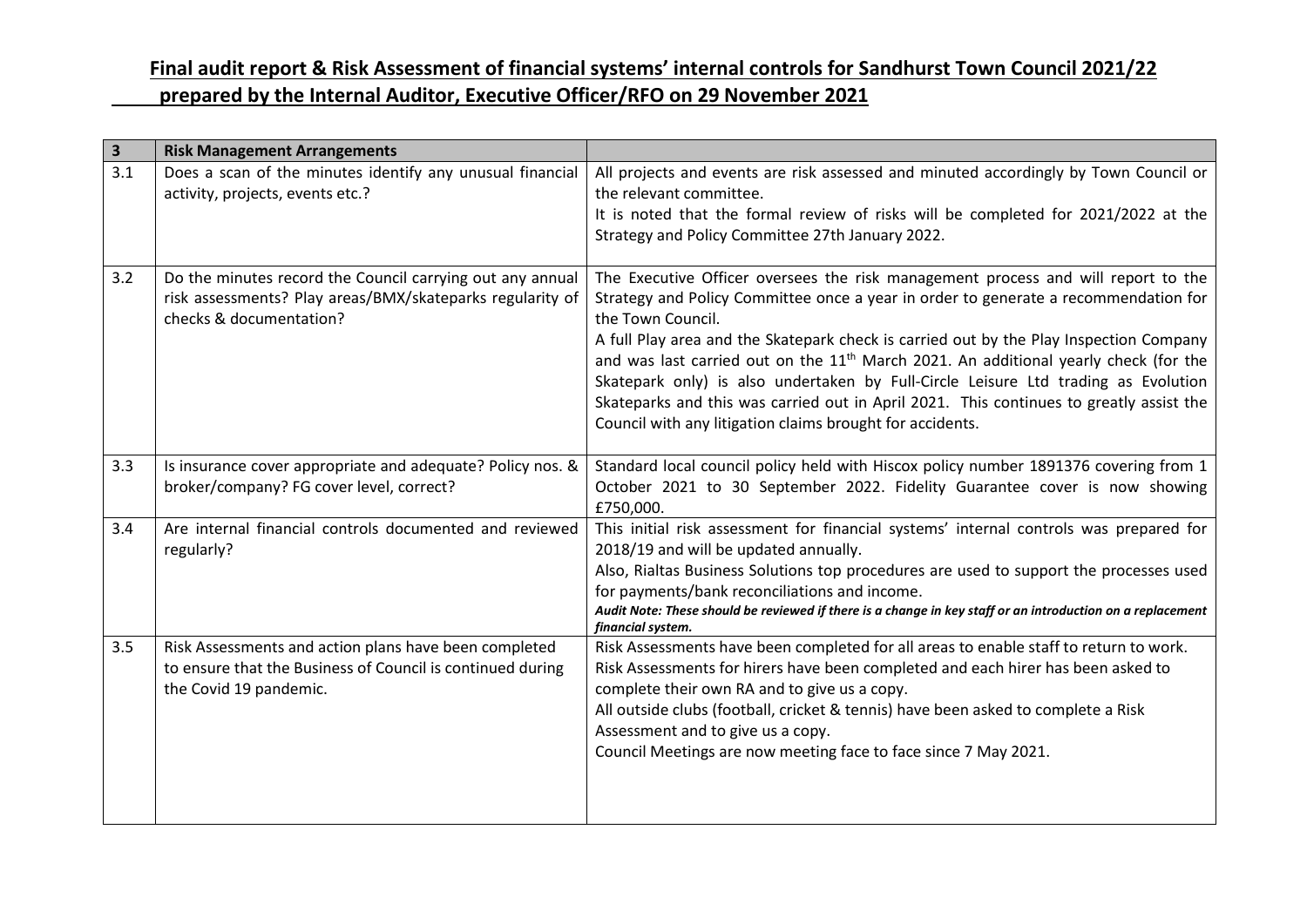| 4   | <b>Budgetary Controls</b>                                                                                                     |                                                                                                                                                                                                                                                                                                                                                                                                                                                                                                                                                                                       |
|-----|-------------------------------------------------------------------------------------------------------------------------------|---------------------------------------------------------------------------------------------------------------------------------------------------------------------------------------------------------------------------------------------------------------------------------------------------------------------------------------------------------------------------------------------------------------------------------------------------------------------------------------------------------------------------------------------------------------------------------------|
| 4.1 | Has the Council prepared an annual budget in support of its<br>precept? Council minute & date?                                | The Executive Officer prepares the draft total budget for the Town Council following<br>closedown in December which is prepared and discussed with relevant committees to<br>ensure that the budget preparation and bids are accurate. This will be finalised by<br>Strategy and Policy Committee each January, with a recommendation made to the<br>Town Council, where the precept and budget will be approved in February. Bracknell<br>Forest District Council will be notified of precept requirements in February. For<br>2021/2022 the notification was sent in February 2021. |
| 4.2 | Is actual expenditure against the budget regularly reported<br>to the Council & minuted?                                      | Budget to actual comparisons is reviewed continually by the Town Council staff and<br>reported quarterly to the Strategy and Policy Committee by the Executive Officer.<br>Appropriate action is taken by the Strategy and Policy Committee and if required a<br>recommendation will be made to the Town Council.                                                                                                                                                                                                                                                                     |
| 4.3 | Are there any significant and unexplained variances on<br>budget?                                                             | A process is in place to carry out budget monitoring and to report significant variations<br>to the spending committees. Any action required will be assessed by the Executive<br>Officer and approval will be obtained from Strategy and Policy Committee for any<br>additional funds required or other action to be taken.                                                                                                                                                                                                                                                          |
| 4.4 | Any potential loss of income to the Town Council is known<br>and action has been taken to adjust the budget for<br>2021/2022. | All committees have been provided with an up-to-date budget position in their<br>November 2021 meetings for information.                                                                                                                                                                                                                                                                                                                                                                                                                                                              |
| 5   | <b>Income Controls</b>                                                                                                        |                                                                                                                                                                                                                                                                                                                                                                                                                                                                                                                                                                                       |
| 5.1 | Is income properly recorded and promptly banked?                                                                              | Income sources from Precept, Grants, football pitches, tennis courts, cricket pitches.<br>Also, income from the Flat, hire of the community hall and room, plus the cafe rental.                                                                                                                                                                                                                                                                                                                                                                                                      |
| 5.2 | Does the precept recorded in the cashbook agree to the<br>DC's notification? Yearly review of scale of fees?                  | The first half Precept for 2021/22 of £298,740.96 was received on 30/04/2021 and paid<br>direct into Nat West Bank Current Account no 47406682. The second half year Precept<br>payment of £298,740.96 was received on 30/09/2021 and paid direct to the Nat West<br><b>Bank Current Account.</b>                                                                                                                                                                                                                                                                                     |
| 5.3 | Are security controls over cash adequate and effective?                                                                       | Very little cash income is received by the Town Council.                                                                                                                                                                                                                                                                                                                                                                                                                                                                                                                              |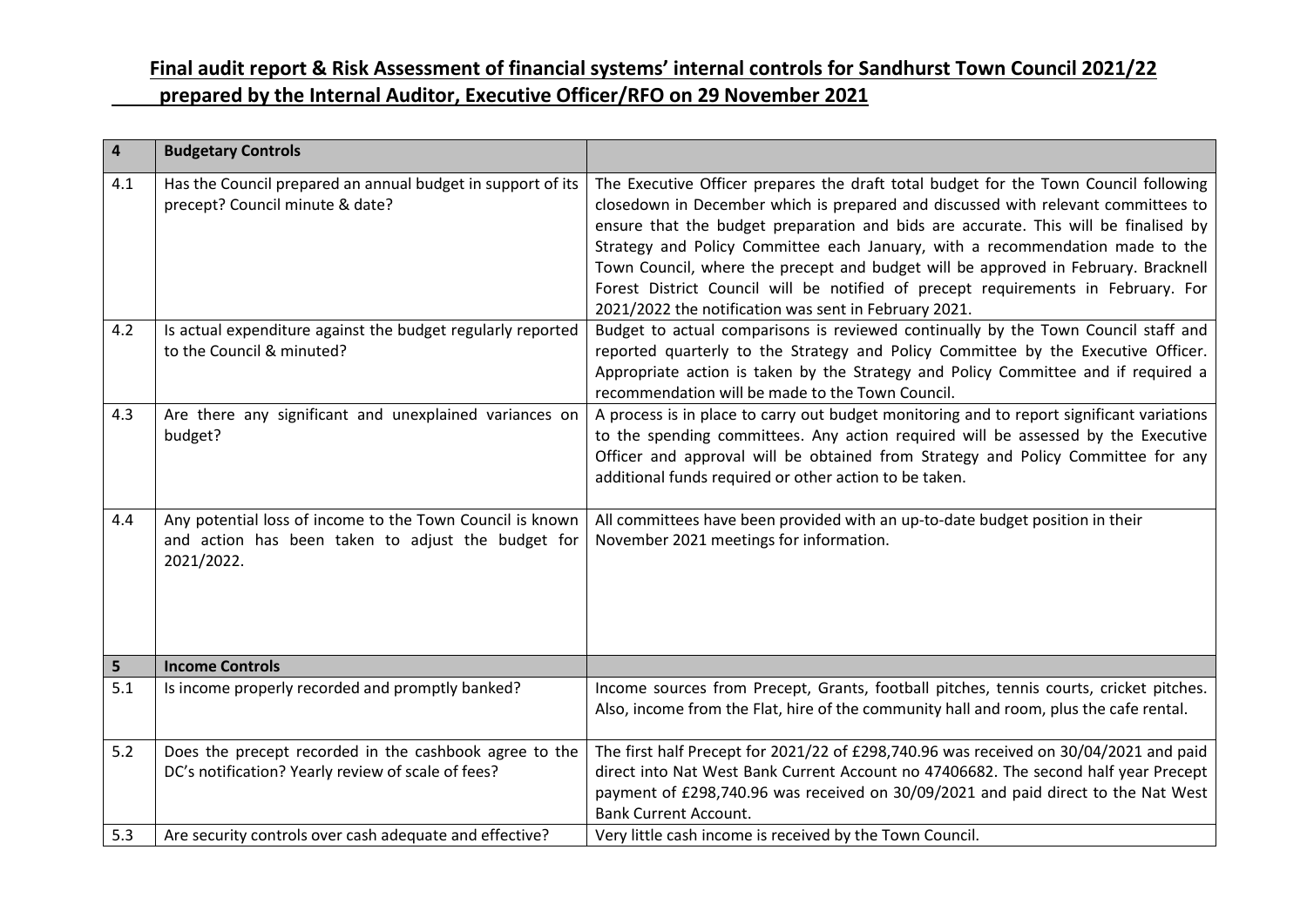| 6              | <b>Petty Cash Procedures</b>                                                                                                         |                                                                                                                                                                                                                                                                                                                                                                                                                                                                  |  |  |
|----------------|--------------------------------------------------------------------------------------------------------------------------------------|------------------------------------------------------------------------------------------------------------------------------------------------------------------------------------------------------------------------------------------------------------------------------------------------------------------------------------------------------------------------------------------------------------------------------------------------------------------|--|--|
| 6.1            | Is all petty cash spent noted in book /sheets with pro forma<br>&/or voucher to support, esp. those with VAT?<br>Imprest basis used? | The Town Council office holds £250 Imprest/petty cash (cashbook 4). Vouchers are<br>completed and attached to the receipts for reimbursement. The vouchers are signed by<br>the claimant and countersigned by the Deputy Executive Officer or Executive Officer to<br>agree the transactions. Arrangements are in place to protect the Executive Officer and<br>Deputy Executive Officer and ensure they do not have to sign for their own petty cash<br>claims. |  |  |
| 6.2            | Is petty cash reported to each Council meeting?                                                                                      | At present there is no formal reporting of Imprest Account expenditure detail to the<br>Town Council.                                                                                                                                                                                                                                                                                                                                                            |  |  |
| 6.3            | Is petty cash reimbursement carried out regularly?                                                                                   | All Petty Cash is reconciled on a monthly basis.                                                                                                                                                                                                                                                                                                                                                                                                                 |  |  |
| $\overline{7}$ | <b>Payroll Controls</b>                                                                                                              |                                                                                                                                                                                                                                                                                                                                                                                                                                                                  |  |  |
| 7.1            | Do staff salaries/wages paid agree with those approved by<br>the Council & what is review frequency?                                 | It was noted that the Town Council do not use the NALC/SLCC model template or use<br>the Local Government NJC Pay Scales but have decided to use their own supported by<br>the services of a Personnel Organisation; Peninsula.                                                                                                                                                                                                                                  |  |  |
| 7.2            | Are other expenses to the Clerk/staff reasonable and<br>approved by the Council?                                                     | The Executive Officer confirmed she continues to overview the performance of staff<br>through annual appraisals. Where appropriate she will recommend to the Strategy and<br>Policy Committee each year any performance bonus payments to be made to their<br>salary.                                                                                                                                                                                            |  |  |
| 7.3            | Have PAYE/NIC/ Pensions been properly operated by<br>Council as an employer? Payment frequencies/method?                             | The Executive Officer will ask the Payroll Provider (Rice Associates) to provide them<br>with the figures for PAYE and NI Contributions and these will be paid to HMRC by the<br>Council.<br>To meet the requirements of the Pension Auto Enrolment Legislation for all staff the<br>Town Council have put in place arrangements a Pension Provider (Peoples Pension) that<br>commence on the 1 April 2017.                                                      |  |  |
| 8              | <b>Assets Controls</b>                                                                                                               |                                                                                                                                                                                                                                                                                                                                                                                                                                                                  |  |  |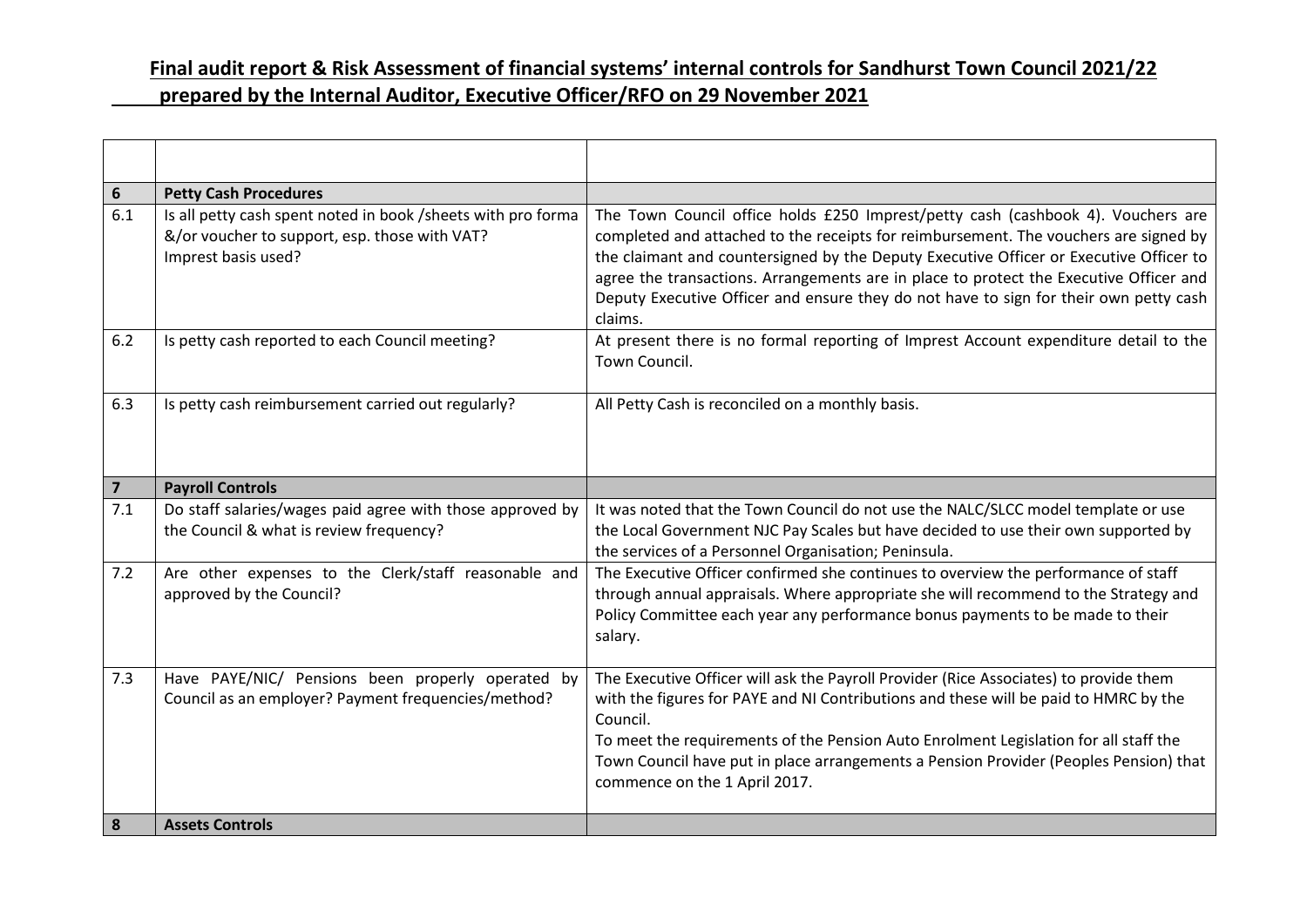| 8.1               | Does Council keep an asset register of all assets owned incl.<br>serial nos.? Annual physical check noted?                                                                                                                                                                                                                         | The Council's Maintenance and Grounds Maintenance teams maintain excel<br>spreadsheets showing asset locations, serial numbered. Property and equipment are<br>subject to recorded, regular check by these teams at least annually (and sometimes<br>more depending on item e.g., play areas more often than annually). The list now<br>includes insured values.                                                                                                                                               |  |  |
|-------------------|------------------------------------------------------------------------------------------------------------------------------------------------------------------------------------------------------------------------------------------------------------------------------------------------------------------------------------|----------------------------------------------------------------------------------------------------------------------------------------------------------------------------------------------------------------------------------------------------------------------------------------------------------------------------------------------------------------------------------------------------------------------------------------------------------------------------------------------------------------|--|--|
| 8.2               | Are the Asset/Investments registers up to date, incl.<br>disposals? Note all Investments held with a/c nos.                                                                                                                                                                                                                        | Yes, the asset register does show all the current asset items and was last updated in<br>2021.                                                                                                                                                                                                                                                                                                                                                                                                                 |  |  |
| 8.3               | Do asset insurance valuations agree with those in the asset<br>register?                                                                                                                                                                                                                                                           | Yes, Asset Register does currently show any insured values.                                                                                                                                                                                                                                                                                                                                                                                                                                                    |  |  |
| 9                 | <b>Bank Reconciliation</b>                                                                                                                                                                                                                                                                                                         |                                                                                                                                                                                                                                                                                                                                                                                                                                                                                                                |  |  |
| 9.1<br>9.2<br>9.3 | Is there a Bank reconciliation for each account held?<br>Note each A/c with bank/branch & a/c no. If relevant,<br>review Money Market transfers & documentation.<br>Are Bank reconciliations conducted on receipt of<br>statements & with what frequency?<br>Are there any unexplained balancing entries in any<br>reconciliation? | Yes, for Nat West Bank Current Account 47406682(cashbook 1), Nat West Bank Capital<br>Reserve Account 474278841 (cashbook 2), Nat West Bank Business Reserve Account<br>47406690 (cashbook 3), Nat West Bank Mayors Charity Account 22121781 (cashbook<br>$5$ ).<br>Also, a separate cashbook is held to reconcile the Indemnity Deposit cashbook<br>(cashbook 6)<br>All bank accounts are reconciled monthly on receipt of the bank statements.<br>No, all entries were recorded correctly in the cash books. |  |  |
|                   | <b>Year-end Procedures</b>                                                                                                                                                                                                                                                                                                         |                                                                                                                                                                                                                                                                                                                                                                                                                                                                                                                |  |  |
| 10<br>10.1        | Are Year-end, final accounts prepared on a Receipts and                                                                                                                                                                                                                                                                            | Income & Expenditure basis.                                                                                                                                                                                                                                                                                                                                                                                                                                                                                    |  |  |
|                   | Payments or Income and Expenditure basis?                                                                                                                                                                                                                                                                                          | Audit Note: The Chairman of Strategy and Policy Committee should conduct the Executive checklist at<br>year-end as part of self-assessment controls.                                                                                                                                                                                                                                                                                                                                                           |  |  |
| 10.2              | Do the accounts agree with the cashbook codings?                                                                                                                                                                                                                                                                                   | Yes, RBS Omega Final year-end accounts confirm that entries made in cashbook are<br>accurate & agree to Bank accounts held. 2019/20 balances confirm that entries made in<br>the cash book are accurate and agree to all bank accounts held by the Town Council.                                                                                                                                                                                                                                               |  |  |
| 10.3              | Is there an audit trail from underlying financial records to<br>the accounts, for both receipts & payments?                                                                                                                                                                                                                        | On-line information for payments, and bankings using paying in slip details to show in<br>the cash book with separate analysis of budget heading for budget monitoring<br>purposes.                                                                                                                                                                                                                                                                                                                            |  |  |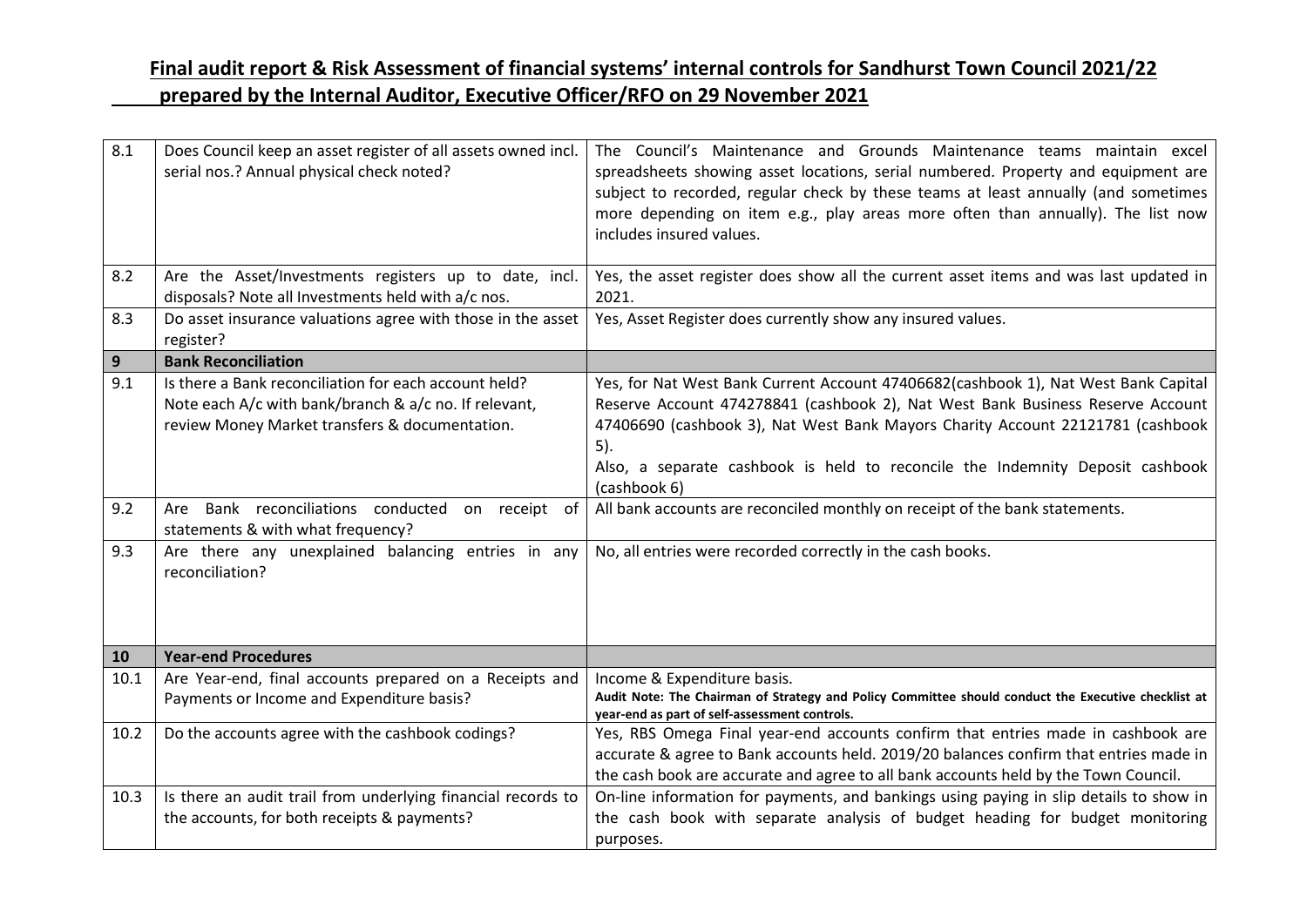| 10.4 |                                               | Where appropriate, have debtors and creditors been   Debtors, creditors & accruals are all accounted for in the Balance Sheet. |  |
|------|-----------------------------------------------|--------------------------------------------------------------------------------------------------------------------------------|--|
|      |                                               | properly recorded? Are the year-end, General and Reserves held at year-end were satisfactory, general reserves at £ 228,207.00 |  |
|      | Earmarked reserves held at reasonable levels? | as at 31/03/2021 and anticipated at £277,480.00 for general reserves and £794,364.00                                           |  |
|      |                                               | for all earmarked reserves at the end of 2021/22.                                                                              |  |

Signed \_\_\_\_Tim Light FMAAT \_\_\_\_\_\_\_\_\_\_\_\_\_\_\_\_\_\_\_\_\_\_\_\_\_\_\_\_\_ Date \_\_\_29/11/2021\_\_\_\_\_\_\_\_\_\_\_

*Internal Auditor*

\_\_\_\_\_\_\_\_\_\_\_\_\_\_\_\_\_\_\_\_\_\_\_ *RFO* 

Signed \_\_Angela Carey\_\_ RFO Date \_29/11/2021\_\_\_\_\_\_\_\_\_\_\_\_\_